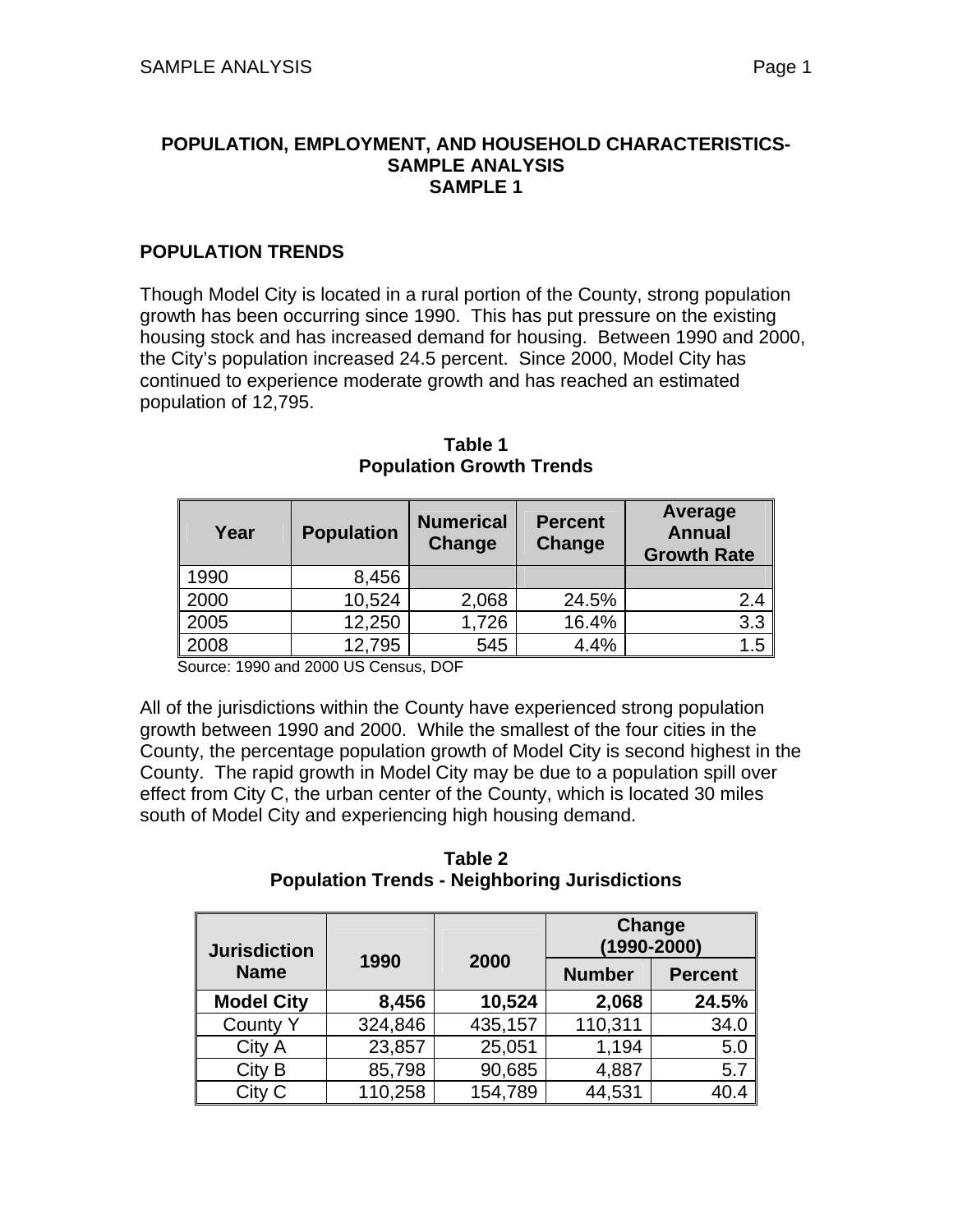

**Chart 1 Annual Population Growth Rate, 1990 - 2000** 

Between 1990 and 2000, Model City has seen an slight increase in the overall diversity of its population. According to the 2000 Census, persons who categorized themselves as Hispanic represent now 46.3 percent of the City's population. This is a 6.0 percent increase since 1990.

|                        |               | 1990           |               | 2000           |
|------------------------|---------------|----------------|---------------|----------------|
| Category               | <b>Number</b> | <b>Percent</b> | <b>Number</b> | <b>Percent</b> |
| White                  | 5,370         | 63.5           | 6,493         | 61.7           |
| <b>Black</b>           | 888           | 10.5           | 1,116         | 10.6           |
| Am. Indian             | 338           | 0.4            | 31            | 0.3            |
| Asian                  | 1,717         | 20.3           | 1,926         | 18.3           |
| Pacific Islander       | 42            | 0.5            | 53            | 0.5            |
| Other                  | 186           | 2.2            | 537           | 5.1            |
| Two or More<br>Races   | 220           | 2.6            | 368           | 3.5            |
| <b>TOTAL</b>           | 8,456         | 100.0          | 10,524        | 100.0          |
| Hispanic Origin        | 5,099         | 60.3           | 6,883         | 65.4           |
| Source: 2000 US Census |               |                |               |                |

**Table 3 Population by Race and Ethnicity**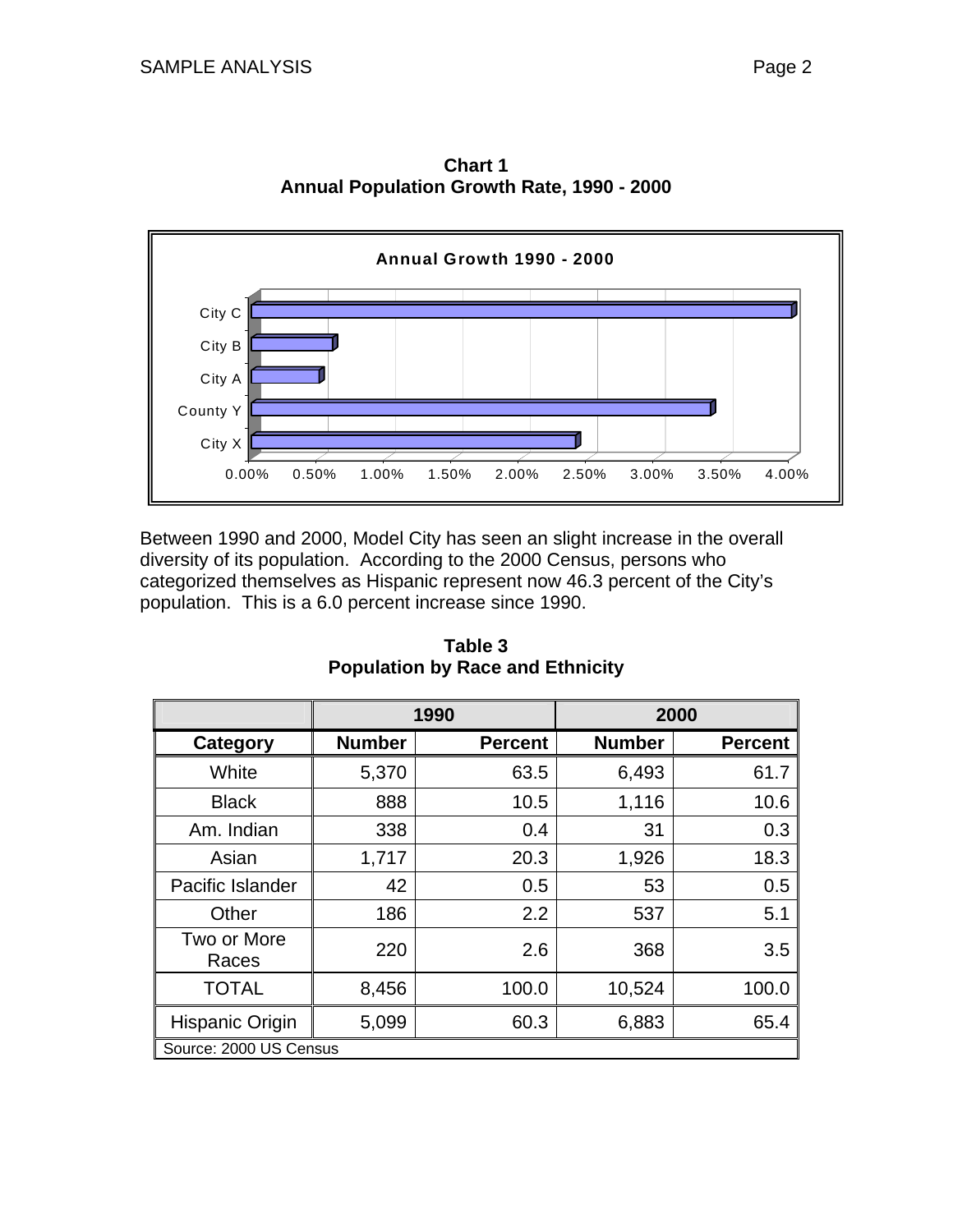| Age           | 1990          |                | 2000          |                |
|---------------|---------------|----------------|---------------|----------------|
| <b>Group</b>  | <b>Number</b> | <b>Percent</b> | <b>Number</b> | <b>Percent</b> |
| 0-9 years     | 1,717         | 20.3           | 2,115         | 20.1           |
| $10-19$ years | 1,777         | 21.0           | 2,168         | 20.6           |
| $20-24$ years | 778           | 9.2            | 894           | 8.5            |
| $25-34$ years | 1,624         | 19.2           | 1,778         | 16.9           |
| 35-44 years   | 939           | 11.1           | 1,473         | 14.0           |
| 45-54 years   | 769           | 9.1            | 1,010         | 9.6            |
| 55-59 years   | 271           | 3.2            | 305           | 2.9            |
| 60-64 years   | 211           | 2.5            | 231           | 2.2            |
| 65-74 years   | 194           | 2.3            | 316           | 3.0            |
| 75-84 years   | 135           | 1.6            | 158           | 1.5            |
| 85+ years     | 42            | 0.5            | 74            | 0.7            |
| Total         | 8,456         | 100.0          | 10,524        | 100.0          |
| Median Age    | 23.6          |                | 25.4          |                |

**Table 4 Population by Age** 

**Chart 2 Model City Population by Age Category** 



Over the last decade, with the exception of the 10-14 and 85+ age groups, there has been a numerical increase in almost every age group. The 35-44 age group experienced the largest numerical growth since the 1990 Census, followed by the 15-19 and 20-24 age groups respectively. According to the 2000 Census, the 0-9, 25-34, and 35-44 age groups represent the largest age groups in the City, respectively. The percent of the population under 20 represented 38.7 percent. The senior population, age 65 and over experienced an increase in the last decade, representing 5.2 percent of the population in 2000. The median age increased from 23.6 to 25.4 years of age, which implies an aging population with a strong proportion of children under 19.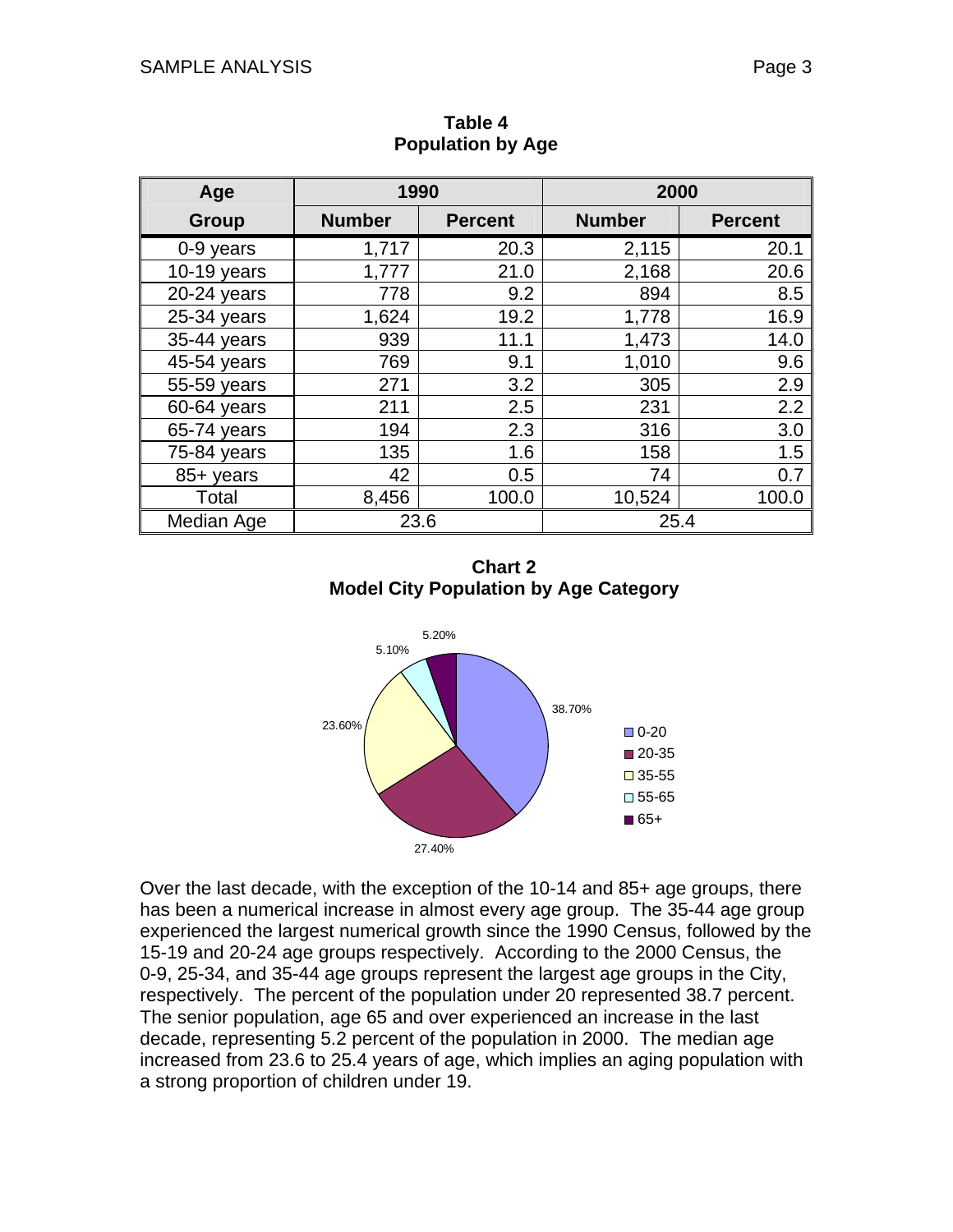## **Conclusions**

As the population has grown larger and more diverse, the City's housing needs have become more complex. Population data suggests a growing demand for senior housing, along with programs to assist lower-income seniors who wish to "age in place" by adapting their homes to their changing needs. In addition, the City has seen an increase in the number of families with children. The data also suggests a need for improved housing opportunities for young adults who currently have limited housing choices within the City.

# **EMPLOYMENT TRENDS**

Historically, manufacturing has been the biggest industry in Model City. The City also has a strong tourism industry. According to the 2000 Census, the top industry providing employment continues to be manufacturing, employing 26.1 percent of the labor force. The next largest industries are service and trade, respectively. Persons employed in agriculture represent 11.5 percent of the population.

| <b>Industry Type</b>                                    | 2000          |                |
|---------------------------------------------------------|---------------|----------------|
|                                                         | <b>Number</b> | <b>Percent</b> |
| Agriculture, forestry, fishing and hunting, and mining: | 621           | 11.5           |
| Construction                                            | 243           | 4.5            |
| Manufacturing                                           | 1,409         | 26.1           |
| Wholesale trade                                         | 124           | 2.3            |
| Retail trade                                            | 891           | 16.5           |
| Transportation and warehousing, and utilities:          | 335           | 6.2            |
| Information                                             | 43            | 0.8            |
| Finance, insurance, real estate and rental and leasing: | 86            | 1.6            |
| Professional, scientific, management, admin.            | 605           | 11.2           |
| Educational, health and social services:                | 346           | 6.4            |
| Arts, entertainment, recreation, and services:          | 513           | 9.5            |
| Other services                                          | 124           | 2.3            |
| Public administration                                   | 59            | 1.1            |
| TOTAL                                                   | 5,400         | 100.0          |

#### **Table 5 Employment by Industry**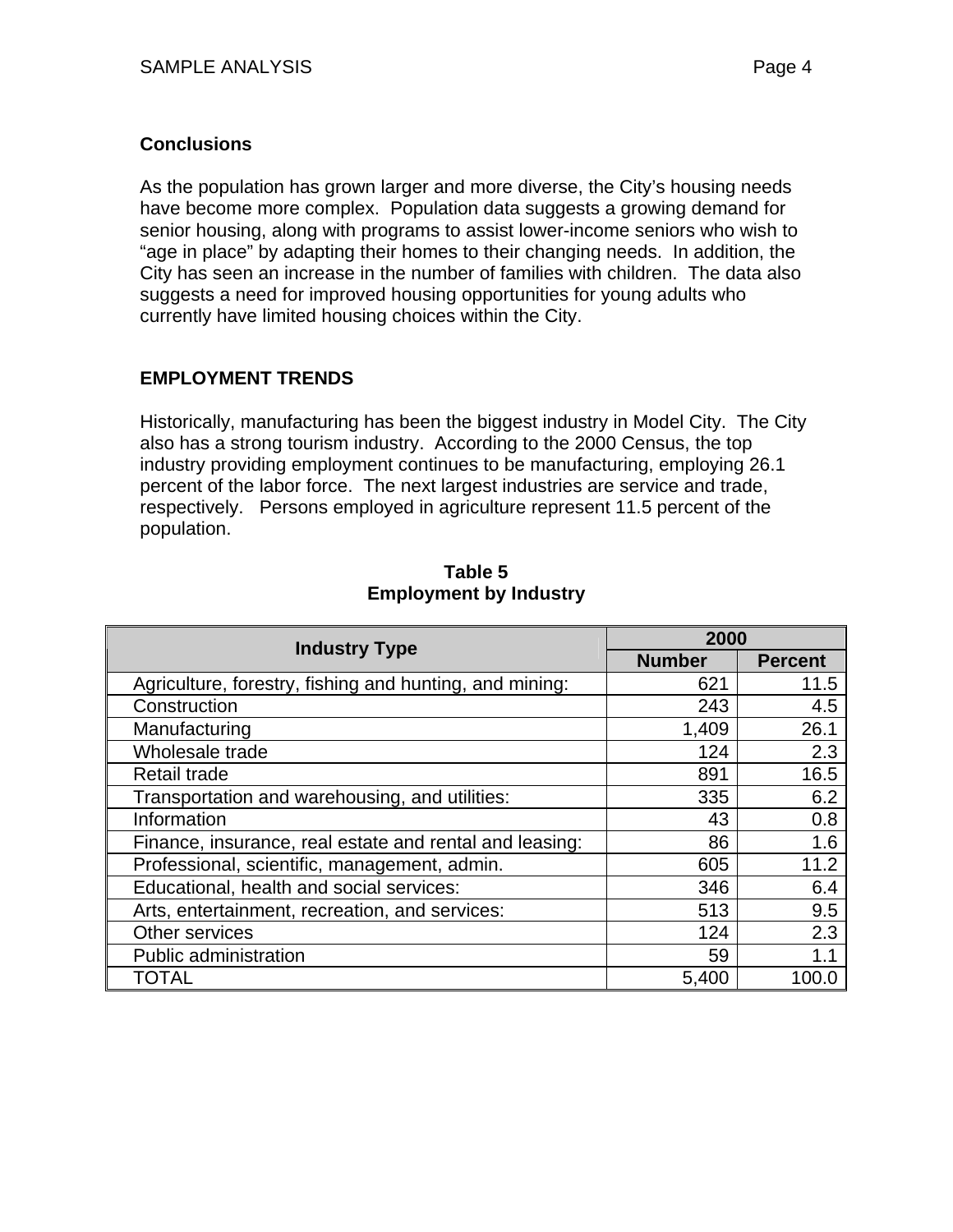The top employers in the City include Widget International, Smithson Glass Manufacturing, Valley Fresh Farms, and the Emanuel Medical Center. Employment is expected to remain stable in the City. Two new retail businesses and a school are expected to be built in the City in the next two years. This represents and increases of 150 jobs.

| <b>Employer</b>                       | <b>Number of Employees</b> |
|---------------------------------------|----------------------------|
| Widget International Inc.             | 600                        |
| <b>Robertshaw Glass Manufacturing</b> | 568                        |
| Company                               |                            |
| <b>Organic Valley Fresh Farms</b>     | 400                        |
| <b>Pilgrim Medical Center</b>         | 300                        |
| <b>City School District</b>           | 275                        |
| Roth Trucking and Shipping            | 250                        |
| <b>Grocery Store</b>                  | 200                        |
| <b>B. Lee General Contractors</b>     | 100                        |
| Karl's Auto Sale and Repair           | 50                         |
| <b>City Government</b>                | 60                         |
| <b>Foothill Energy</b>                | 45                         |
| $0$ eurea: Ohombar ef Oammarga        |                            |

**Table 6 Major Employers**

Source: Chamber of Commerce

Table 7 includes annual EDD labor market wage data for occupations representative of those employed by the major employers in Table 6. Phone interviews with the major manufacturing companies revealed that wages for fulltime labor staff range between \$28,000 to \$40,000 and \$45,000 to \$63,000 for managerial staff.

**Table 7 Typical Wages**

| <b>Occupation</b>                | 2007 Mean Wage |
|----------------------------------|----------------|
| Sales and Related Occupation     | \$31,408       |
| <b>Secondary School Teacher</b>  | \$57,485       |
| <b>Elementary School Teacher</b> | \$48,885       |
| <b>Construction Laborer</b>      | \$31,923       |
| <b>Machinist</b>                 | \$34,740       |
| <b>Healthcare Practitioners</b>  | \$63,587       |

Source: California Employment Development Department Labor Market Information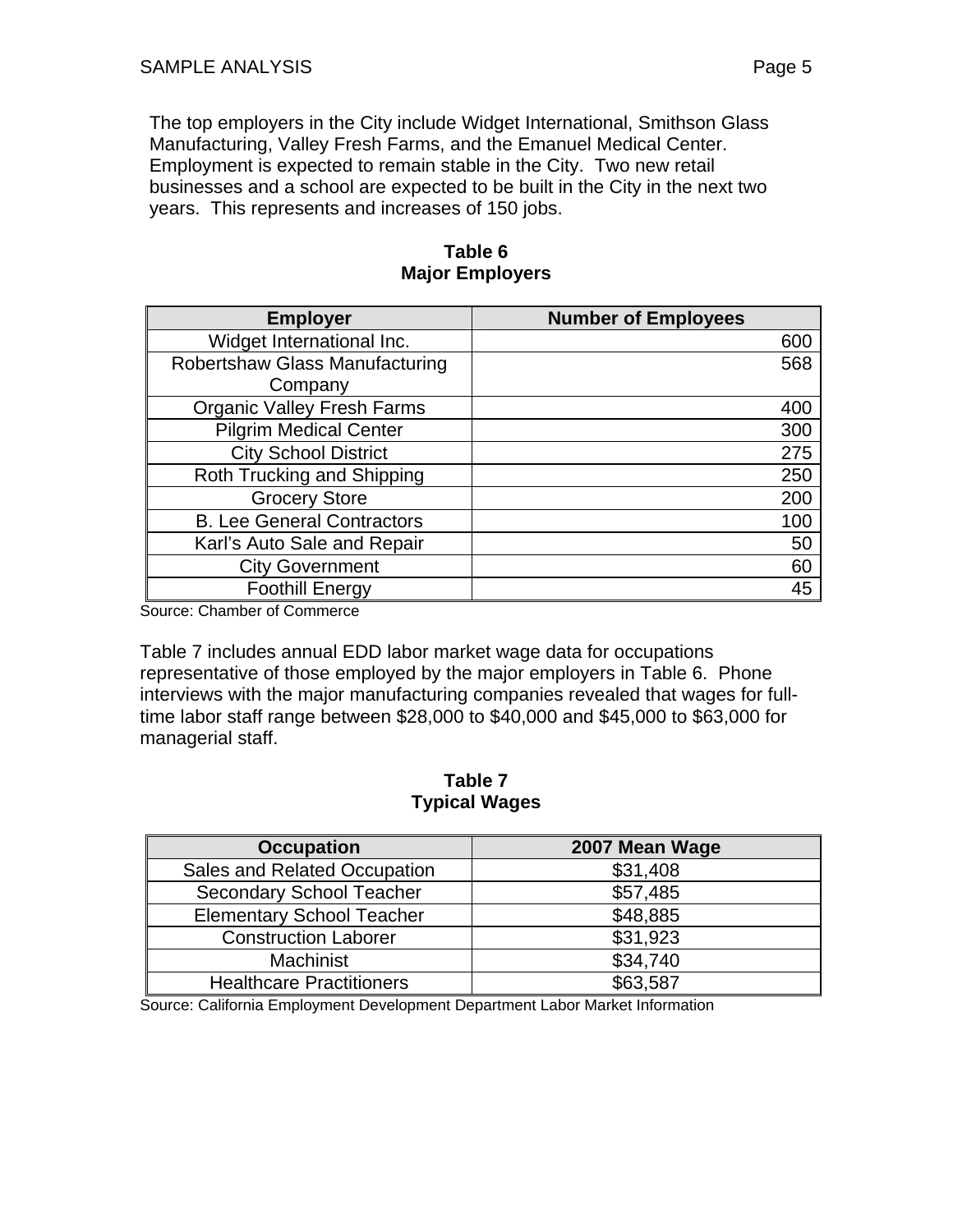According to the 2000 Census, 70.5 percent of the City's residents are part of the City's labor force. Only 29.5 percent work outside of the City. However, this represents a 6 percent increase since 1990. Between 1990 and 2000, commuting patterns have changed to show an increasing number of workers willing to travel longer distances to work. The majority of the workers, 50.2 percent, commute less than 30 minutes.

| <b>Commuting Pattern</b>     | 1990          |                | 2000          |                |
|------------------------------|---------------|----------------|---------------|----------------|
|                              | <b>Number</b> | <b>Percent</b> | <b>Number</b> | <b>Percent</b> |
| Worked in City               | 3,318         | 76.5           | 3,807         | 70.5           |
| Worked outside of City       | 1,019         | 23.5           | 1,593         | 29.5           |
| Worked in the County         | 4,247         | 97.9           | 5,249         | 97.2           |
| <b>Worked outside County</b> | 91            | 2.1            | 151           | 2.8            |
| <b>Commute Time to Work</b>  |               |                |               |                |
| 0-14 Minutes                 | 1,388         | 32.0           | 1,112         | 20.6           |
| 15-29 Minutes                | 1,540         | 35.5           | 1,598         | 29.6           |
| 30-44 Minutes                | 816           | 18.8           | 1,534         | 28.4           |
| 45+ Minutes                  | 573           | 13.2           | 999           | 18.5           |
| Worked at Home               | 22            | 0.5            | 157           | 2.9            |

#### **Table 8 Employment by Commuting Patterns (1990-2000)**

Source: 1990, 2000 Census Note: numbers are mutual exclusive

## **Conclusions**

Employment trends indicate a strong need for moderate- and lower-income housing to support the housing needs of persons employed by the retail and manufacturing industries within the City. The demand for affordable homes and apartments is likely to remain very high, while the supply is likely to remain tight. Many of the new jobs created will be in the retail and service sectors. These jobs ordinarily do not provide the income needed to buy a new home in the City. In addition, the City has seen an increasing trend of employed persons traveling farther distances to work most likely to the urban center of the County to the south.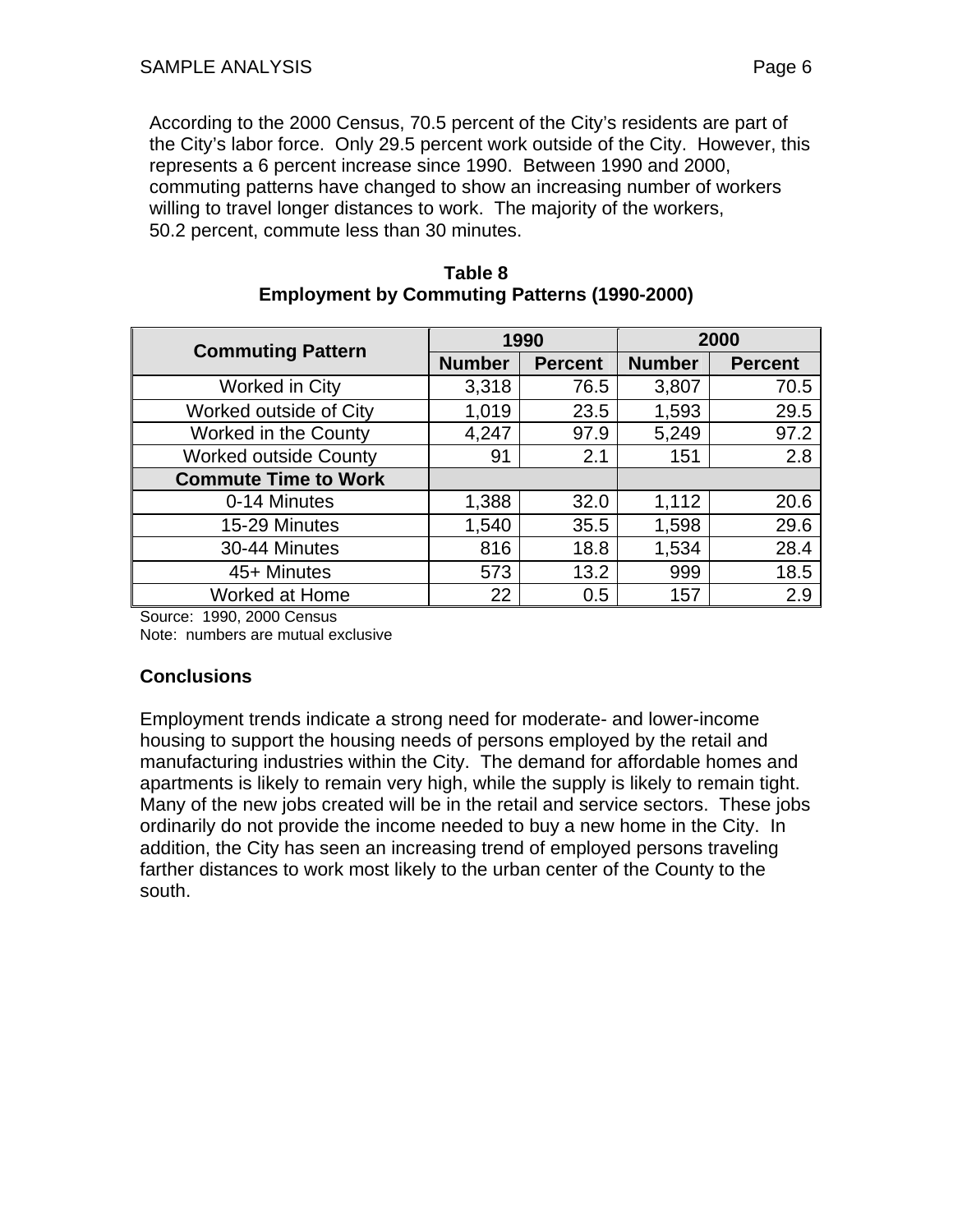## **HOUSEHOLD TRENDS**

Household formation can be influenced by population growth, adult children leaving home, through divorce, and with the aging of the population. Between 1990 and 2000, Model City increased by 1,125 households or 33 percent. Currently, there is an estimated 5,803 households in the City. If current growth rates remain consistent, Model City is projected to have a 1,045 increase in households by 2014.

| Year | <b>Households</b> | <b>Numerical</b><br>Change | <b>Annual</b><br><b>Percent</b><br>Change |
|------|-------------------|----------------------------|-------------------------------------------|
| 1990 | 3,382             |                            |                                           |
| 2000 | 4,507             | 1,125                      | 3.3                                       |
| 2008 | 5,803             | .296                       |                                           |

#### **Table 9 Household Growth Trends (1990 - 2008)**

Median Family Incomes (MFI) and Income Group Limits are estimated and published annually by the U.S. Department of Housing and Urban Development (HUD). Income group limits, consistent with government codes, are based on a Metropolitan Statistical Area or County MFI and adjusted for Census Current Population and American Community Surveys and Bureau of Labor Statistics data. The HUD MFI and Income Limits Table are used to determine eligibility for all government housing assistance programs nationwide. Model City is in the County Y MSA. The 2008 MFI for County Y MSA is \$45,900, based on a 4-person household.

The established standard income groups are generally defined as: (1) Very Low-Income: households earning less than 50 percent of the Median Income; (2) Low-Income: households earning between 50 percent and 80 percent of the Median Income; (3) Moderate-Income: households earning between 80 percent and 120 percent of the Median Income; and (4) Above Moderate-Income: households earning over 120 percent of the Median Income.

Based on the 2008 HUD household Income Limits Table, the proportion of very low and low-income groups comprises 39.2 percent of Model City households. Approximately, 28.3 percent of households in the City are classified as above moderate-income.

Since the last housing element, the City has been addressing the needs of very low- and low-income households. A 32-unit apartment complex targeting farmworkers has been developed; USDA financed housing targeting very lowand low-income families and seniors has been developed; and recently a 50-unit LIHTC complex has been constructed.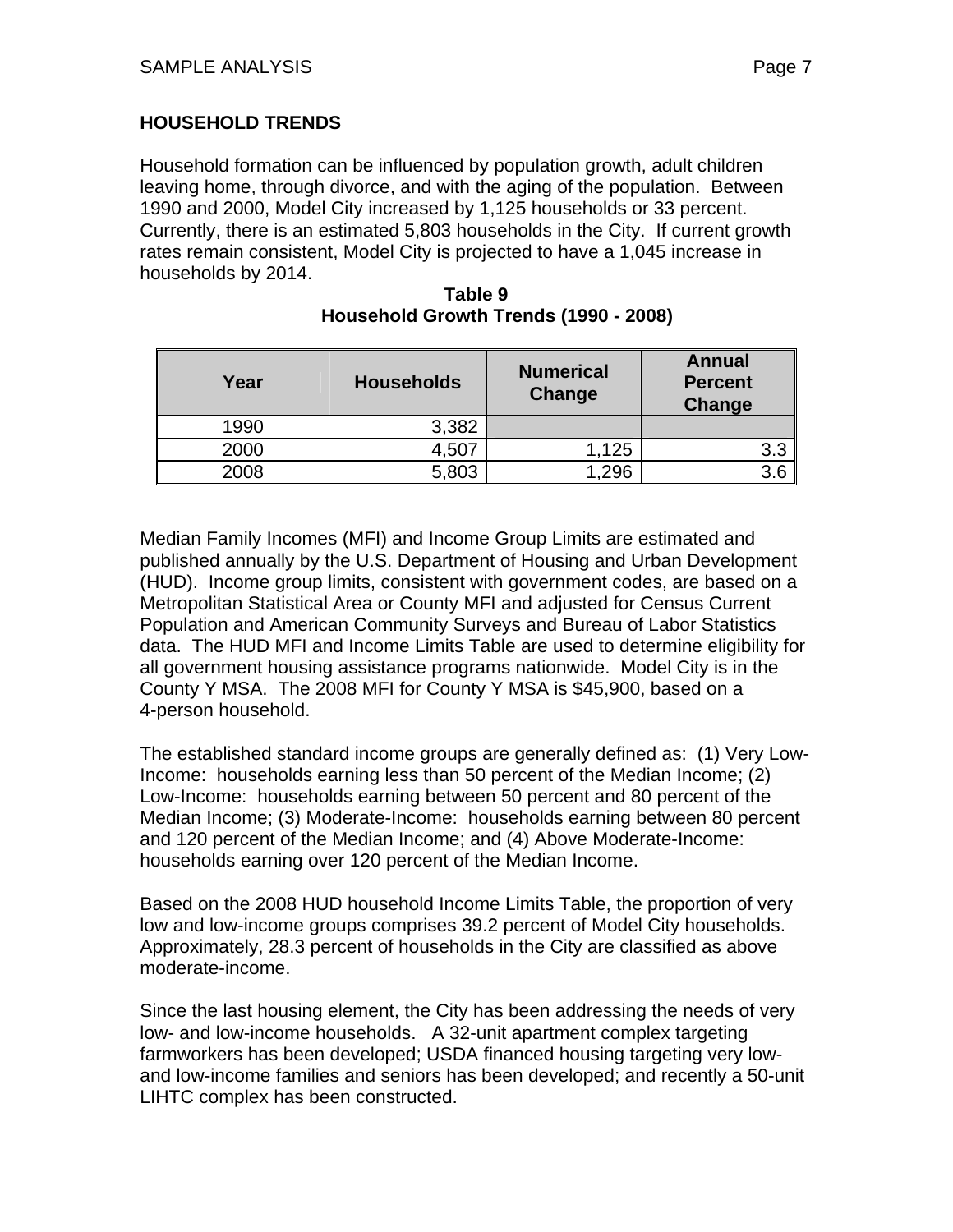| <b>Income Category</b> | <b>Income Range</b>   | <b>Percent</b> |
|------------------------|-----------------------|----------------|
| Very Low               | Less Than \$22,950    | 18.2           |
| Low                    | $$22,950 - $36,720$   | 21.0           |
| Moderate               | \$36,720 - \$55,080   | 32.5           |
| Above Moderate         | Greater Than \$55,080 | 28.3           |
| $P_{\text{All}}$       |                       |                |

### **Table 10 Households by 2008 Income Categories**

Source: HUD

Tenure, or the ratio between homeowner and renter households, can be affected by many factors, such as housing cost (including interest rates, economics, land supply, and development constraints), housing type meaning single-family versus multifamily units, housing availability, income status, job availability, and consumer preference.

Over the last 18 years, renter households have out-paced owner households in Model City. Both renter and owner households have experienced numeric increases between 1990 and 2000, however the renter proportion continues to increase. According to the 2000 Census, the proportion of renter households represent 32.5 percent of all households.

|              | 1990          |         | 2000          |         | 2007          |         |
|--------------|---------------|---------|---------------|---------|---------------|---------|
|              | <b>Number</b> | Percent | <b>Number</b> | Percent | <b>Number</b> | Percent |
| Owner        | 2,384         | 70.5    | 3.042         | 67.5    | 3,617         | 65.2    |
| Renter       | 998           | 29.5    | 1,465         | 32.5    | 1.930         | 34.8    |
| <b>TOTAL</b> | 3,382         | 100.0   | 4,507         | 100.0   | 5,548         | 100.C   |

**Table 11 Households by Tenure** 

HUD, 2007 City Survey

From 1990 to 2000 there has been a 54.8 percent increase in the number of renter households renting multifamily units. Comparatively, there has been a decrease in the number of households renting single-family homes. This indicates a strong demand for multifamily units.